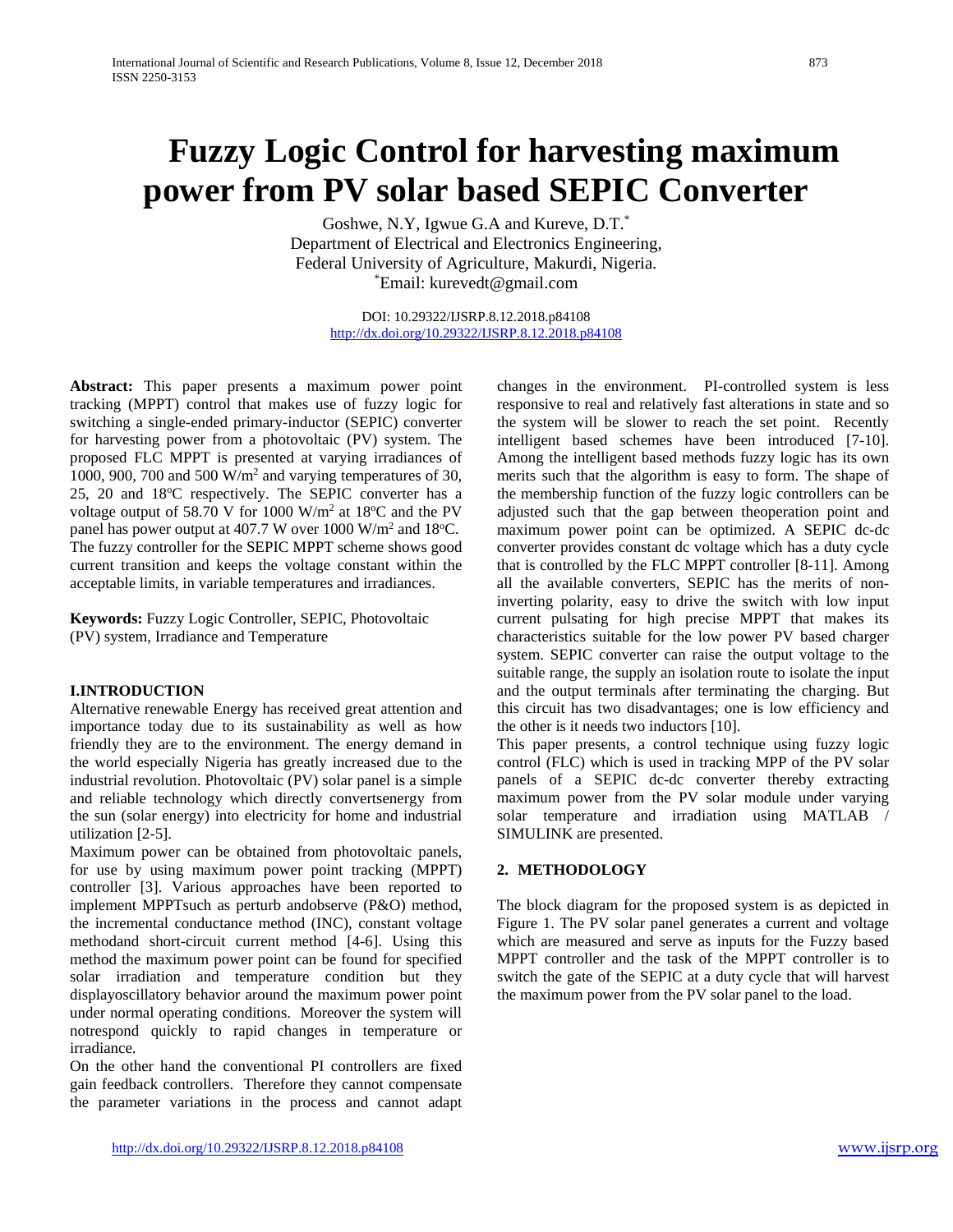

Figure 1: The Block diagram of PV solar SEPIC converter using FLC MPPT

## **2.1 Photovoltaic Module**

A solar PV cell basically is a p-n semiconductor junction. Whenever certain amount of light is being exposed on the solar panel, then a DC current varies linearly with the solar PV irradiance. The equivalent electrical circuit of an ideal PV cell can be considered as a current source parallel with a diode. The I-V characteristic of the solar PV module for varying irradiances (1000, 900, 700 and 500  $W/m<sup>2</sup>$ ) at constant temperature of 25 degrees is as presented in Figure 2.



Figure 2: PV characteristic curve for varying irradiance

#### **2***.***2 Fuzzy Logic (FLC) Controller**

The variables are identified and the set values of each linguistic variable are determined. The input variables of the FLC controller are the input variables of the fuzzy logic controller are the slope of the power variation, E (k) and the slope, CE (k) of the PV panel. The output of the FLC controller is the duty cycle of the PWM signal controls the converter switching gate. The triangular membership functions is used for the FLC. The fuzzy logic control system can be generalized presented in Figure 3.



Figure 3: The FLC MPPT design

The input variables of the fuzzy logic controller are the slope of the power variation and the change of the slope defined as in Equations (1) and (2).

$$
E(k) = \left(\frac{P_{pv}(k) - P_{pv}(k-1)}{V_{pv}(k) - V_{pv}(k-1)}\right)
$$
 (1)

$$
CE(k) = E(k) - E(k-1) \tag{2}
$$

A seven-term fuzzy sets, Negative big (NB), Negative medium (NM), Negative small (NS), zero (ZZ), Positive small (PS), Positive medium (PM), and Positive big (PB) are defined to describe each linguistic variable term. Each linguistic term associated with a set linguistic variable has a degree of membership that ranges from zero to one both inclusive as shown in table 1.

## **Table 1: FLC Rule table**

| CE/E      | NB        | <b>NM</b> | <b>NS</b> | ZZ.       | <b>PS</b> | <b>PM</b> | <b>PB</b> |
|-----------|-----------|-----------|-----------|-----------|-----------|-----------|-----------|
| <b>NB</b> | NB        | NB        | NB        | NB        | <b>NM</b> | <b>NS</b> | ZZ        |
| <b>NM</b> | NB        | NB        | NB        | <b>NM</b> | <b>NS</b> | ZZ        | <b>NS</b> |
| <b>NS</b> | <b>NB</b> | <b>NB</b> | <b>NM</b> | <b>NS</b> | ZZ        | <b>PS</b> | <b>PM</b> |
| ZZ        | NB        | <b>NM</b> | <b>NS</b> | ZZ        | <b>PS</b> | <b>PM</b> | <b>PB</b> |
| <b>PS</b> | <b>NM</b> | <b>NS</b> | ZZ.       | <b>PS</b> | <b>PM</b> | <b>PB</b> | <b>PB</b> |
| <b>PM</b> | <b>NS</b> | ZZ.       | <b>PS</b> | <b>PM</b> | <b>PB</b> | PB        | PB        |
| <b>PB</b> | ZZ        | PS        | <b>PM</b> | <b>PB</b> | <b>PB</b> | <b>PB</b> | <b>PB</b> |

#### **2.3 SEPIC Converter**

The SEPIC DC-DC converter consist of two inductors  $(L_1$  and  $L_2$ ), three capacitors (C<sub>1</sub>and C<sub>0</sub>), a diode (D) and switch (Q) which is typically a transistor such as MOSFET.

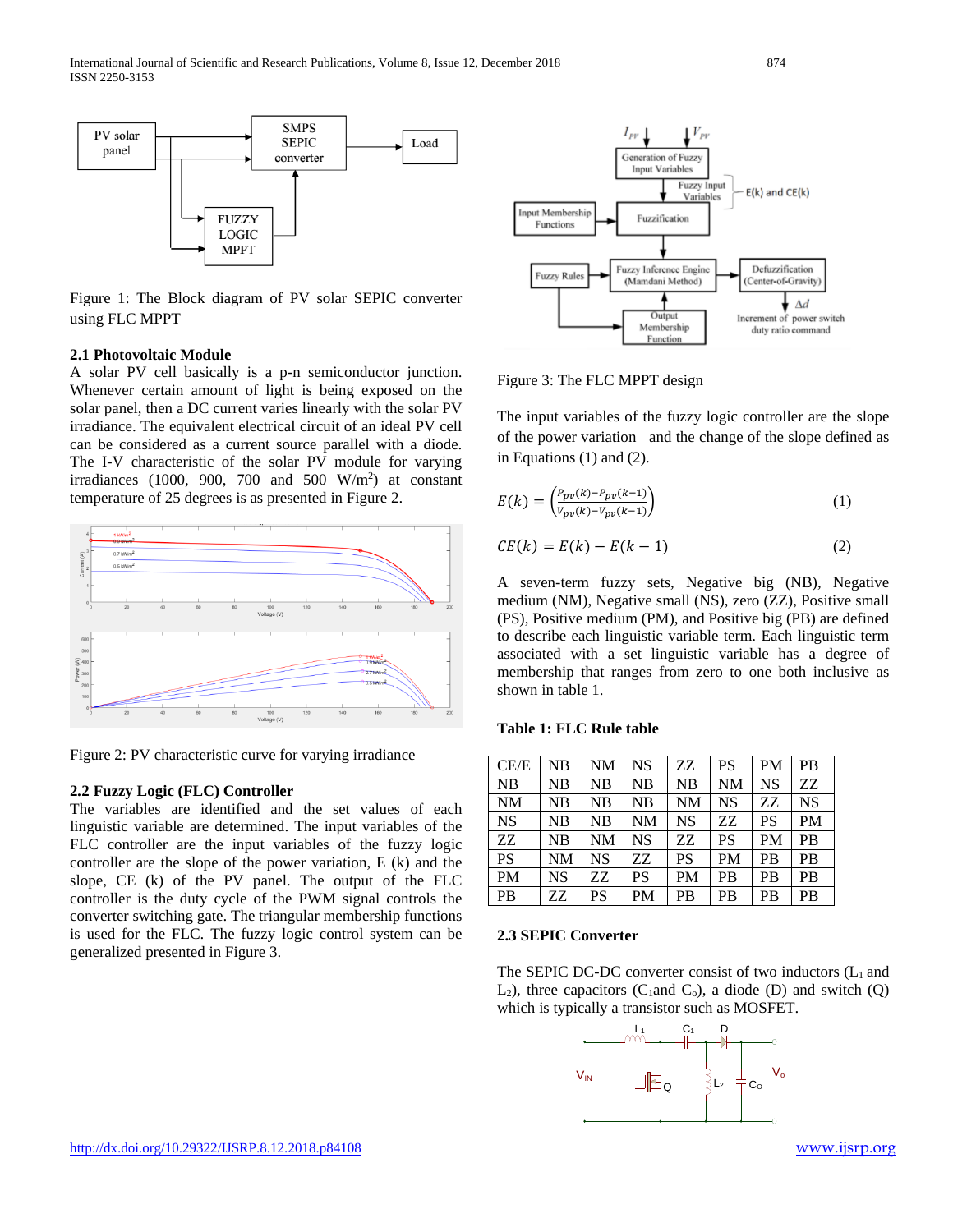International Journal of Scientific and Research Publications, Volume 8, Issue 12, December 2018 875 ISSN 2250-3153

Figure 4: The circuit diagram of the SMPS.

The SEPIC converter in Figure 4 is in Continuous Conduction Mode (CCM) therefore, current in the inductor  $L_1$  is always greater than zero.

### **3.0 Simulation Study**

The simulation of the PV solar FLC MPPT based SEPIC converter is performed in MATLAB/Simulink using the following SEPIC converter and PV solar module parameters presented in table 2 and 3.

Table 2: SEPIC DC-DC Converter design specifications

| Value         |  |  |
|---------------|--|--|
| 50 V          |  |  |
| 340 V         |  |  |
| 200 kHz       |  |  |
| 26.24 µH      |  |  |
| $220 \,\mu F$ |  |  |
| 60 V          |  |  |
|               |  |  |

Table 3: solar panel specificationsSunpower E20 400 watt solar panels SPR-E

| <b>Parameters</b>               | <b>Specifications</b> |
|---------------------------------|-----------------------|
| Power output                    | 400 W                 |
| Open circuit voltage (Voc)      | 85.3 V                |
| Short circuit current (Isc)     | 6.43 A                |
| Voltage at maximum power (Vmpp) | 72.9 V                |
| Current at maximum power (Impp) | 5.97 A                |
| Module size                     | 36 cells              |

The simulation is performed using the Simulink environment of MATLAB software and the circuit is as presented in Figure 6



Figure 5: Simulink model of the Fuzzy logic MPPT controller PV solar SEPIC Converter



Figure 6: Simulink model of the Fuzzy logic controller MPPT

## **4.0 RESULTS**

This chapter presents output obtained from the simulations of analysis done in chapter three.



Figure 7: Output Voltage of SEPIC converter using FLC MPPT for different Irradiances and temperature

The summary of Figure 7 is as presented in Table 4

Table 4: SEPIC converter voltage under varying Irradiance and Temperature for FLC MPPT

| S/N | Voltage<br>(V) | Irrad<br>(W/m <sup>2</sup> ) | Temp<br>$({}^oC)$ | Time(s)     |
|-----|----------------|------------------------------|-------------------|-------------|
| 1   | 57.74          | 1000                         | 30                | $0.0 - 0.1$ |
|     | 58.15          |                              | 25                | $0.1 - 0.2$ |
|     | 58.50          |                              | 20                | $0.2 - 0.3$ |
|     | 58.70          |                              | 18                | $0.3 - 0.4$ |
| 2   | 55.17          | 900                          | 25                | $0.4 - 0.5$ |
| 3   | 48.63          | 700                          | 25                | $0.5 - 0.6$ |
|     | 40.95          | 500                          | 25                | $0.6 - 0.7$ |

Figure 7 presents the output voltage of the PV solar based SEPIC converter using FLC MPPT controller. The output voltage as it relates to varying irradiance and temperature is as presented in Table 4. From table 4, it indicates that the output voltage of the converter for FLC MPPT is maximum at 57.74 V, 58.15 V, 58.50 V and 58.70 V for irradiance of 1000 W/m2 , temperature changes from  $30^{\circ}$ C,  $25^{\circ}$ C,  $20^{\circ}$ C and  $18^{\circ}$ C respectively. At temperature of 25°C, irradiances of 900 W/m<sup>2</sup>, the Voltage output drops to 55.18 V. For irradiance of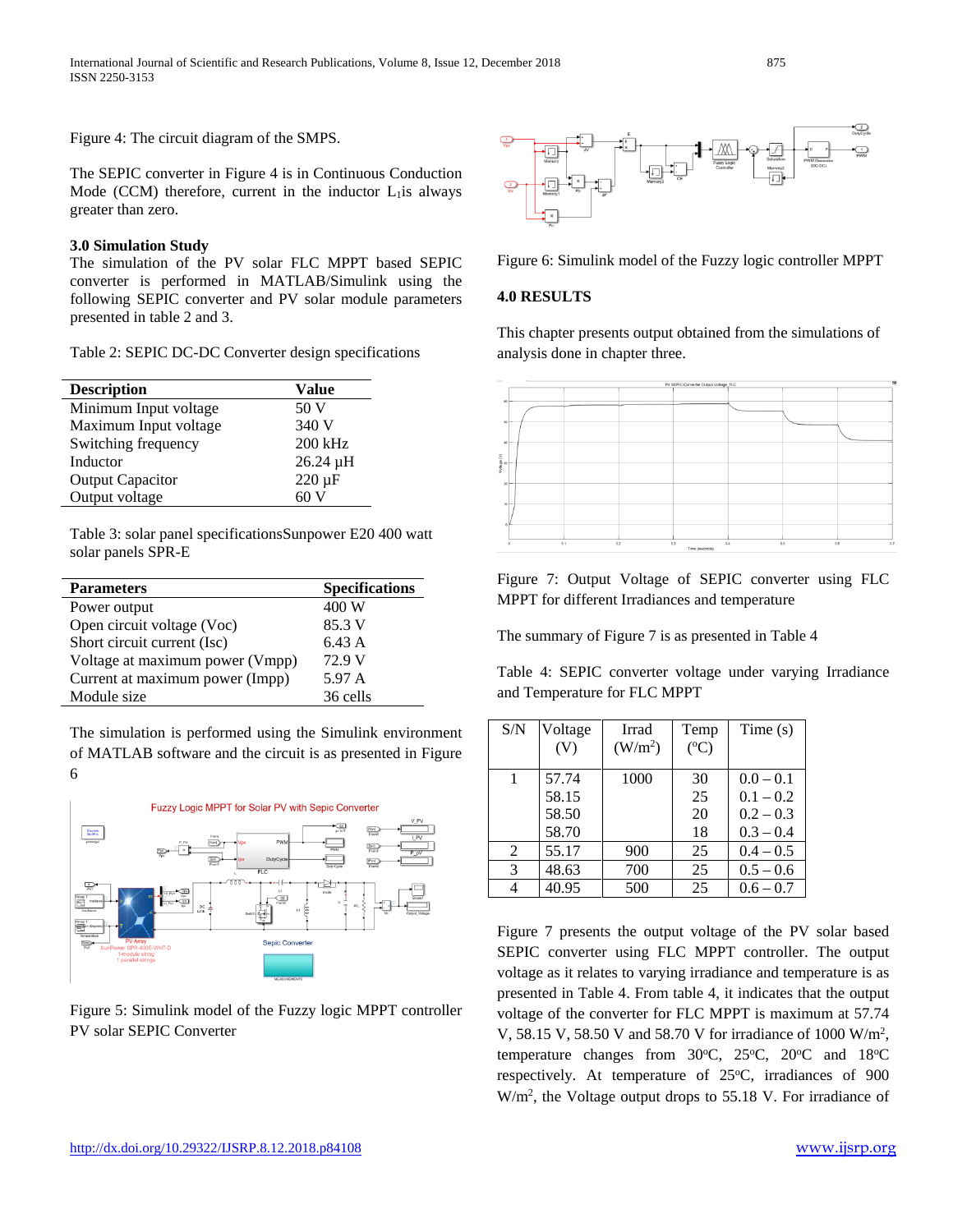700 W/m<sup>2</sup> and temperature of 25 $^{\circ}$ C, the maximum voltage output is 48.60 V. The irradiance of 500  $W/m^2$ , temperature of 25°C, the maximum voltage recorded is 40.94 V. Oscillations are not observed in the output wave form of the SEPIC converter but it is observed that at every change in temperature, there is a dip in the output voltage signal before it settles back through the action of the FLC MPPT controller.



Figure 8: PV Solar Output Voltage and varying Irradiance for FLC MPPT



Figure 9: PV Solar Output Voltage and varying Temperature for FLC MPPT



Figure 10: PV Solar Output Current and varying Irradiance for FLC MPPT



Figure 11: PV Solar Output Current and varying Temperature for FLC MPPT







Figure 13: PV Solar Output Power and varying Temperature for FLC MPPT

The summary of Figure (s)  $8 - 13$  are as presented in Table 5

Table 5: PV Solar Output Voltage, Current and Power under varying Irradiance and Temperature for FLC MPPT

| S/N | Voltage | Current | Power | Irrad               | Temp      | Time $(s)$  |
|-----|---------|---------|-------|---------------------|-----------|-------------|
|     | (V)     | (A)     | (W)   | (W/m <sup>2</sup> ) | $({}^oC)$ |             |
|     | 71.64   | 5.51    | 394.7 | 1000                | 30        | $0.0 - 0.1$ |
|     | 72.49   | 5.52    | 400.1 |                     | 25        | $0.1 - 0.2$ |
|     | 73.56   | 5.51    | 405.3 |                     | 20        | $0.2 - 0.3$ |
|     | 74.04   | 5.51    | 407.7 |                     | 18        | $0.3 - 0.4$ |
| 2   | 72.54   | 4.97    | 360.1 | 900                 | 25        | $0.4 - 0.5$ |
| 3   | 74.42   | 3.86    | 279.8 | 700                 | 25        | $0.5 - 0.6$ |
| 4   | 72.16   | 2.76    | 199.0 | 500                 | 25        | $0.6 - 0.7$ |